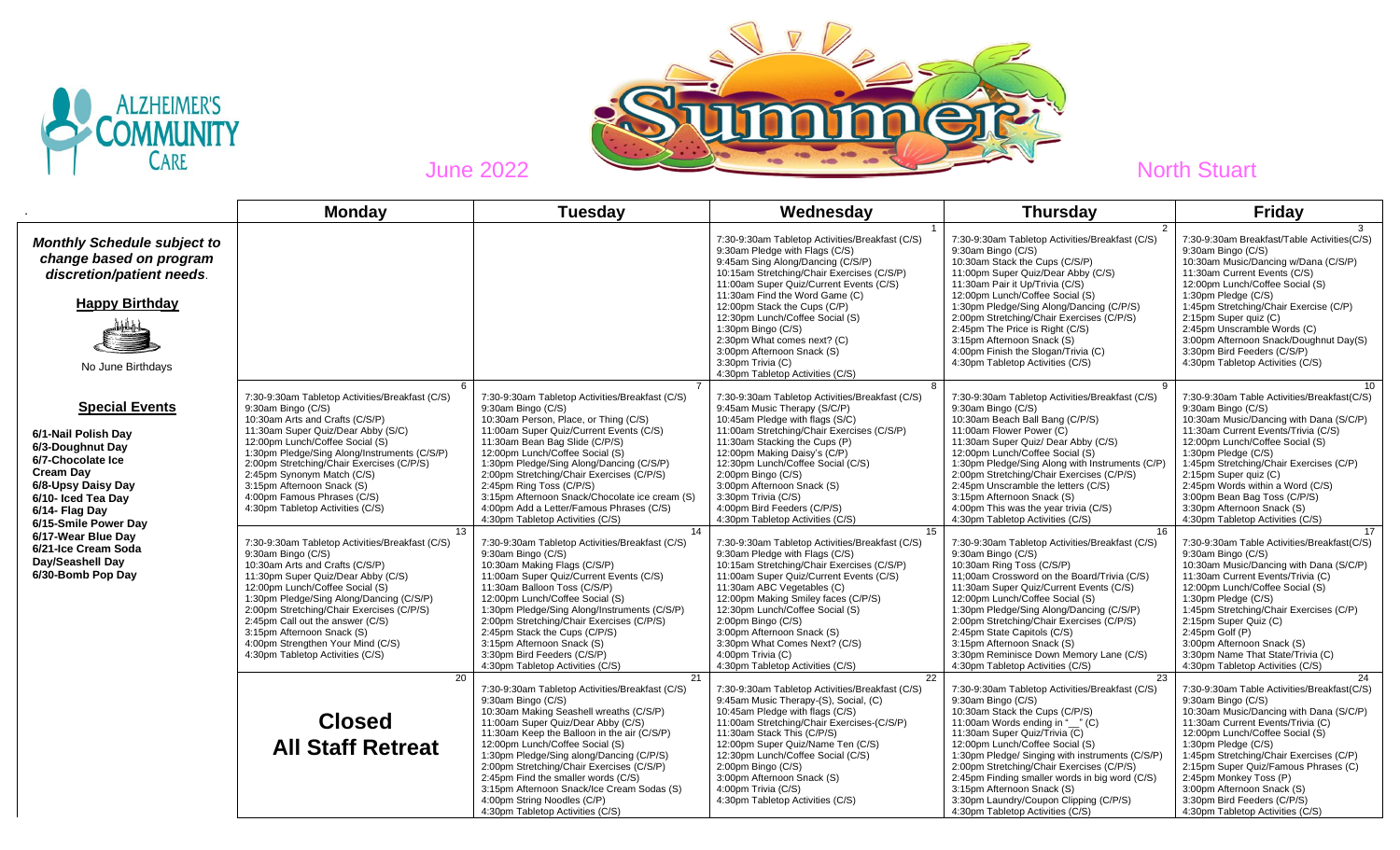

 **Specialized Alzheimer's Day Care Program North Stuart 2200 North Federal Hwy Stuart, FL 34994 Mon-Fri: 7:30 – 5:30pm (772) 692-6981 www.alzcare.org**

 **Traci Carter, LPN Program Manager Terri Fondrliak, LPN Program Nurse**



 **1-800-394-1772** 

| <b>Therapeutic Activities</b> | <b>Examples of Therapeutic Activities</b>                    | <b>Definitions</b>                                                                                                             |
|-------------------------------|--------------------------------------------------------------|--------------------------------------------------------------------------------------------------------------------------------|
| Cognitive                     | Word Games, Math Games, Trivia Games, Reminiscence,          | Encouraging thinking, reasoning, reminiscing; stimulating retained/long-term memories and integrating those memories into      |
|                               | Board Games, "Current" Events, Morning Announcements,        | activities; acknowledging and accepting the patient's perception of his/her "world" in a supportive, engaging, nonjudgmental   |
|                               | Tabletop Activities-coloring, bean sorting, puzzles, patient | environment; encouraging and rewarding creativity                                                                              |
|                               | specific individual tasks                                    |                                                                                                                                |
| Physical                      | Chair Exercise, Dancing, Arts and Crafts, Noodle             | Exercising both gross motor and fine motor skills; facilitating movement and maximizing physical independence while optimizing |
|                               | Ball/Volleyball, Dancing, Magnetic Darts, Bean Bag Toss,     | safety                                                                                                                         |
|                               | Bowling                                                      |                                                                                                                                |
|                               |                                                              |                                                                                                                                |